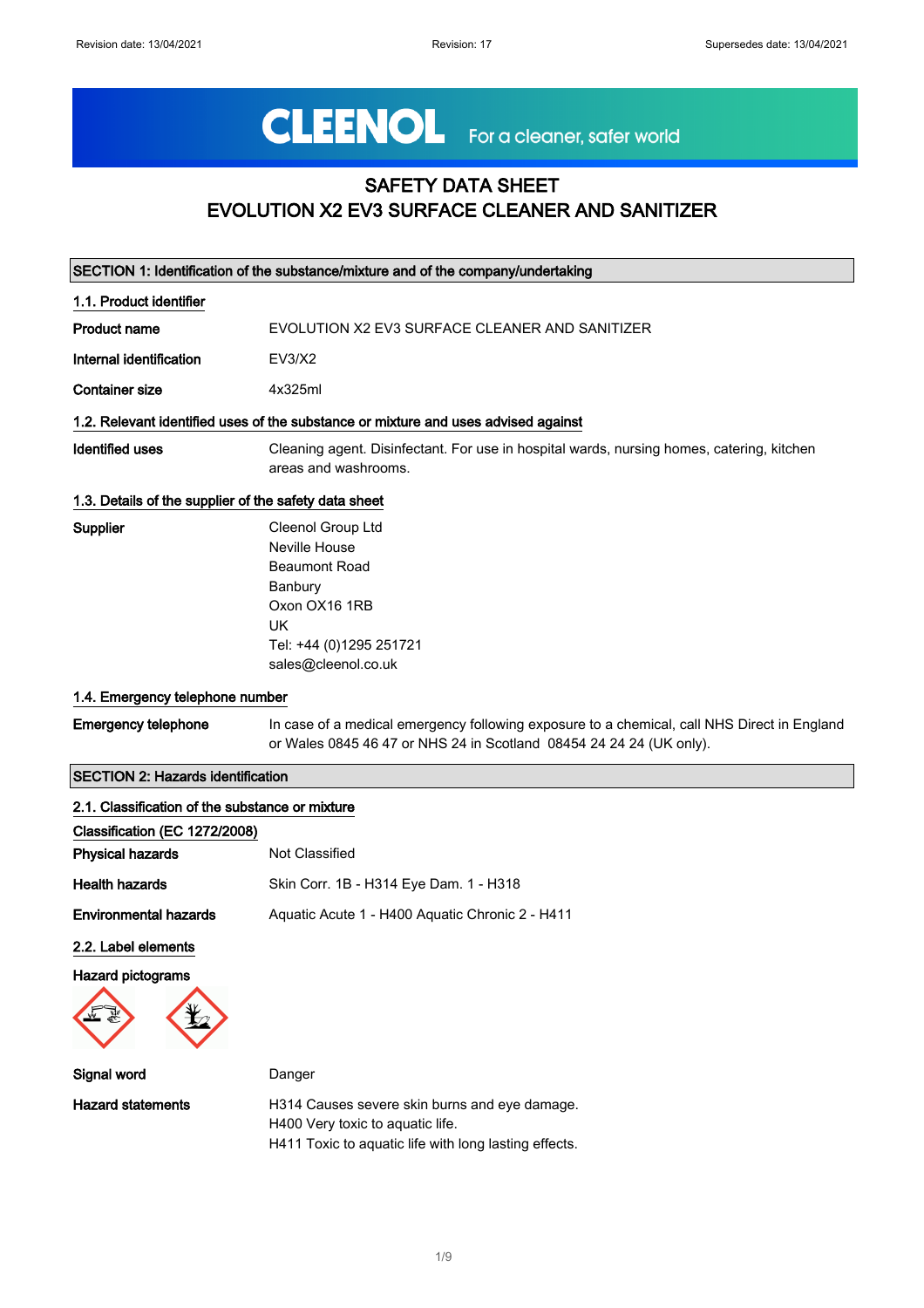| <b>Precautionary statements</b>           | P260 Do not breathe vapour/ spray.<br>P273 Avoid release to the environment.<br>P280 Wear protective gloves/ protective clothing/ eye protection/ face protection.<br>P310 Immediately call a POISON CENTER/ doctor.<br>P303+P361+P353 IF ON SKIN (or hair): Take off immediately all contaminated clothing.<br>Rinse skin with water or shower.<br>P305+P351+P338 IF IN EYES: Rinse cautiously with water for several minutes. Remove<br>contact lenses, if present and easy to do. Continue rinsing. |
|-------------------------------------------|--------------------------------------------------------------------------------------------------------------------------------------------------------------------------------------------------------------------------------------------------------------------------------------------------------------------------------------------------------------------------------------------------------------------------------------------------------------------------------------------------------|
| Contains                                  | 2-AMINOETHANOL, Quaternary ammonium compounds, benzyl-C12-16-alkyldimethyl,<br>chlorides, ALCOHOLS, C12-C14, ETHOXYLATED                                                                                                                                                                                                                                                                                                                                                                               |
| Supplementary precautionary<br>statements | P264 Wash contaminated skin thoroughly after handling.<br>P301+P330+P331 IF SWALLOWED: Rinse mouth. Do NOT induce vomiting.<br>P304+P340 IF INHALED: Remove person to fresh air and keep comfortable for breathing.<br>P321 Specific treatment (see medical advice on this label).<br>P363 Wash contaminated clothing before reuse.<br>P391 Collect spillage.<br>P405 Store locked up.<br>P501 Dispose of contents/ container in accordance with national regulations.                                 |

#### 2.3. Other hazards

|  | SECTION 3: Composition/information on ingredients |  |
|--|---------------------------------------------------|--|
|--|---------------------------------------------------|--|

### 3.2. Mixtures

| 2-AMINOETHANOL                                                                                                                                                     |                          |                                                      | $1 - 5%$ |
|--------------------------------------------------------------------------------------------------------------------------------------------------------------------|--------------------------|------------------------------------------------------|----------|
| CAS number: 141-43-5                                                                                                                                               | EC number: 205-483-3     | REACH registration number: 01-<br>2119486455-28-XXXX |          |
| <b>Classification</b><br>Acute Tox. 4 - H302<br><b>Acute Tox. 4 - H312</b><br>Acute Tox. 4 - H332<br>Skin Corr. 1B - H314<br>Eye Dam. 1 - H318<br>STOT SE 3 - H335 |                          |                                                      |          |
|                                                                                                                                                                    |                          |                                                      |          |
| Quaternary ammonium compounds, benzyl-C12-16-<br>alkyldimethyl, chlorides                                                                                          |                          |                                                      | 4.8%     |
| CAS number: 68424-85-1                                                                                                                                             | EC number: 270-325-2     |                                                      |          |
| M factor (Acute) = $10$                                                                                                                                            | M factor (Chronic) = $1$ |                                                      |          |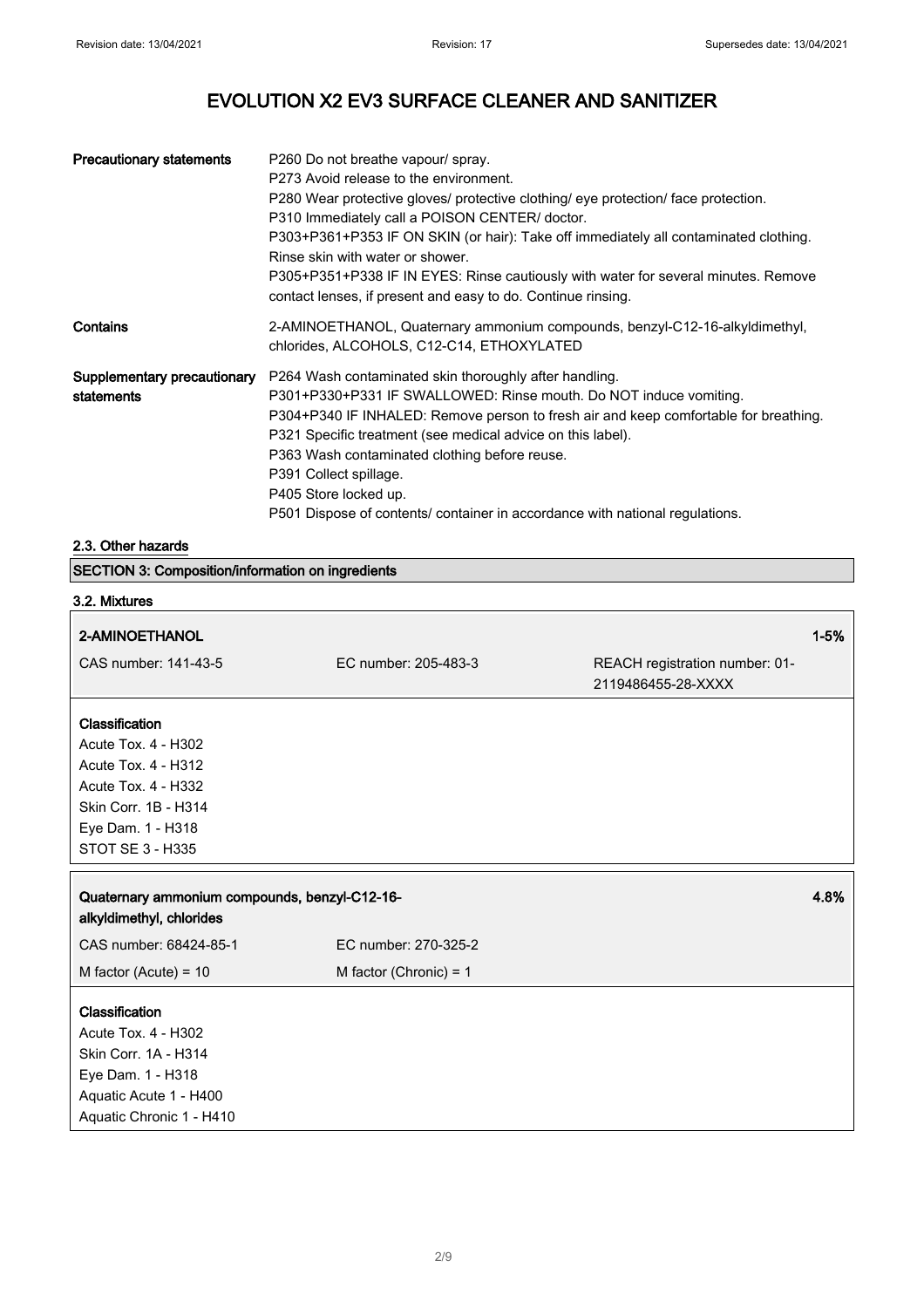| ALCOHOLS, C12-C14, ETHOXYLATED                                                         | $1 - 5%$                                                                                                                                                                                                                                             |  |
|----------------------------------------------------------------------------------------|------------------------------------------------------------------------------------------------------------------------------------------------------------------------------------------------------------------------------------------------------|--|
| CAS number: 68439-50-9                                                                 | EC number: 500-213-3                                                                                                                                                                                                                                 |  |
| Classification<br>Acute Tox. 4 - H302<br>Eye Dam. 1 - H318<br>Aquatic Chronic 3 - H412 |                                                                                                                                                                                                                                                      |  |
|                                                                                        | The full text for all hazard statements is displayed in Section 16.                                                                                                                                                                                  |  |
| <b>SECTION 4: First aid measures</b>                                                   |                                                                                                                                                                                                                                                      |  |
| 4.1. Description of first aid measures                                                 |                                                                                                                                                                                                                                                      |  |
| Inhalation                                                                             | Unlikely route of exposure as the product does not contain volatile substances.                                                                                                                                                                      |  |
| Ingestion                                                                              | Do not induce vomiting. Rinse mouth thoroughly with water. Give a few small glasses of water<br>or milk to drink. Keep affected person under observation. Get medical attention if a large<br>quantity has been ingested.                            |  |
| Skin contact                                                                           | Remove contaminated clothing and rinse skin thoroughly with water. Get medical attention if<br>symptoms are severe or persist. In the event of any sensitisation symptoms developing,<br>ensure further exposure is avoided.                         |  |
| Eye contact                                                                            | Remove any contact lenses and open eyelids wide apart. Rinse immediately with plenty of<br>water. Continue to rinse for at least 15 minutes. Get medical attention if any discomfort<br>continues.                                                   |  |
|                                                                                        | 4.2. Most important symptoms and effects, both acute and delayed                                                                                                                                                                                     |  |
| Inhalation                                                                             | Spray/mists may cause respiratory tract irritation.                                                                                                                                                                                                  |  |
| Ingestion                                                                              | May be harmful if swallowed.                                                                                                                                                                                                                         |  |
| <b>Skin contact</b>                                                                    | May be harmful in contact with skin.                                                                                                                                                                                                                 |  |
| Eye contact                                                                            | May cause serious eye damage.                                                                                                                                                                                                                        |  |
| 4.3. Indication of any immediate medical attention and special treatment needed        |                                                                                                                                                                                                                                                      |  |
| Notes for the doctor                                                                   | No specific recommendations.                                                                                                                                                                                                                         |  |
| <b>Specific treatments</b>                                                             | Treat symptomatically.                                                                                                                                                                                                                               |  |
| <b>SECTION 5: Firefighting measures</b>                                                |                                                                                                                                                                                                                                                      |  |
| 5.1. Extinguishing media<br>Suitable extinguishing media                               | The product is not flammable. Use fire-extinguishing media suitable for the surrounding fire.                                                                                                                                                        |  |
| 5.2. Special hazards arising from the substance or mixture                             |                                                                                                                                                                                                                                                      |  |
| Specific hazards                                                                       | Irritating gases or vapours.                                                                                                                                                                                                                         |  |
| 5.3. Advice for firefighters                                                           |                                                                                                                                                                                                                                                      |  |
| Protective actions during<br>firefighting                                              | Avoid breathing fire gases or vapours.                                                                                                                                                                                                               |  |
| Special protective equipment<br>for firefighters                                       | Use protective equipment appropriate for surrounding materials. Firefighter's clothing<br>conforming to European standard EN469 (including helmets, protective boots and gloves) will<br>provide a basic level of protection for chemical incidents. |  |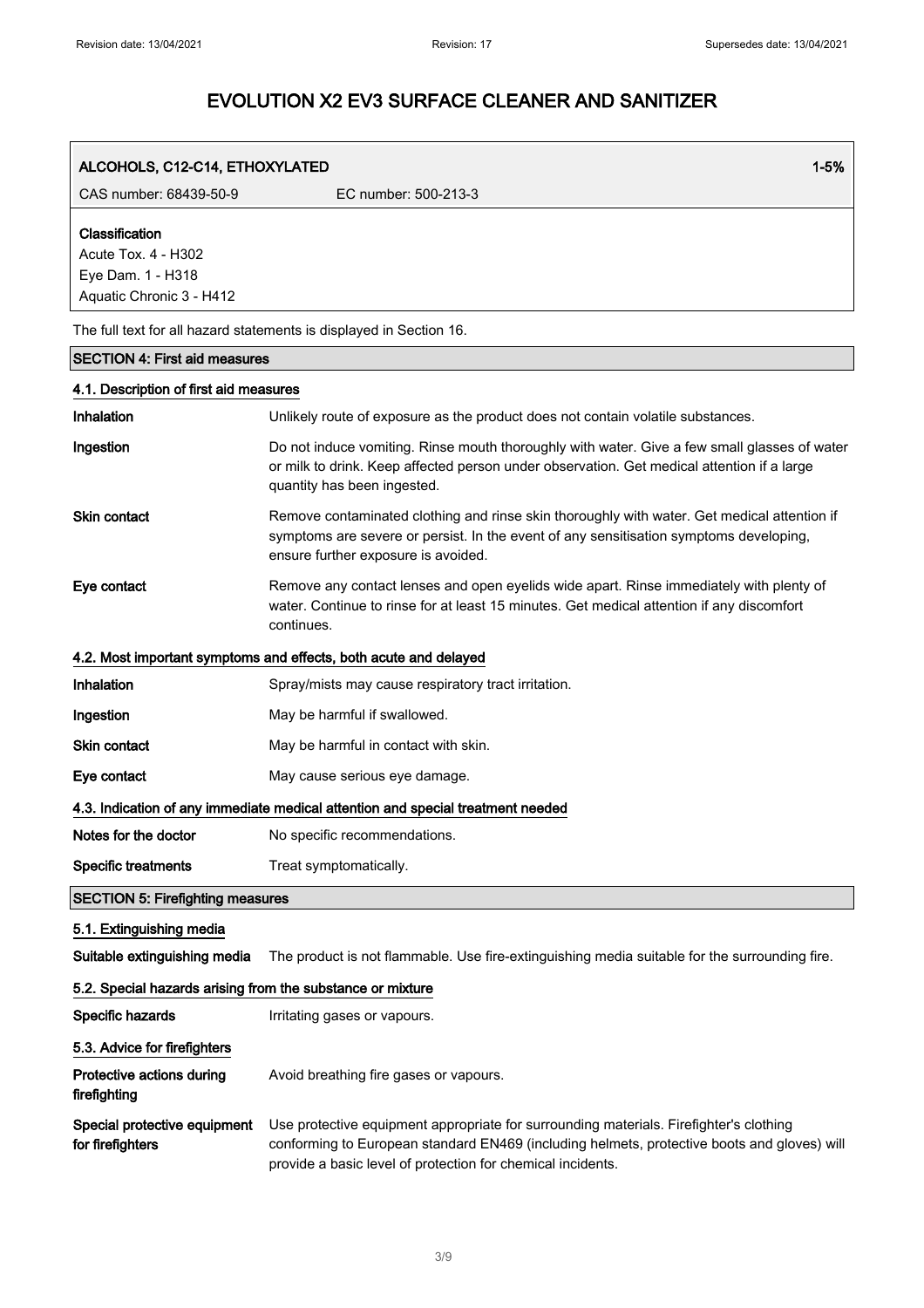## SECTION 6: Accidental release measures 6.1. Personal precautions, protective equipment and emergency procedures Personal precautions Avoid contact with eyes and prolonged skin contact. Take care as floors and other surfaces may become slippery. Do not touch or walk into spilled material. 6.2. Environmental precautions Environmental precautions Avoid discharge to the aquatic environment. 6.3. Methods and material for containment and cleaning up Methods for cleaning up Absorb in vermiculite, dry sand or earth and place into containers. Avoid contamination of ponds or watercourses with washing down water. Discharge of small quantities to the sewer with plenty of water may be permitted. 6.4. Reference to other sections Reference to other sections For personal protection, see Section 8. For waste disposal, see Section 13. SECTION 7: Handling and storage 7.1. Precautions for safe handling Usage precautions For professional users only. Avoid breathing spray. Avoid contact with skin, eyes and clothing. Avoid release to the environment. Advice on general occupational hygiene Do not eat or drink while using this product. Wash hands thoroughly after handling. 7.2. Conditions for safe storage, including any incompatibilities Storage precautions Keep only in the original container. Keep container tightly sealed when not in use. Store at temperatures between 0°C and 40°C. Storage class **Chemical storage.** Corrosive storage. 7.3. Specific end use(s) Specific end use(s) The identified uses for this product are detailed in Section 1.2. Refer to Product Use Guide (PUG) for further information. SECTION 8: Exposure controls/Personal protection 8.1. Control parameters

Occupational exposure limits

#### 2-AMINOETHANOL

Long-term exposure limit (8-hour TWA): WEL 3 ppm 7.6 mg/m<sup>3</sup> Short-term exposure limit (15-minute): WEL 6 ppm 15 mg/m<sup>3</sup> WEL = Workplace Exposure Limit.

#### 8.2. Exposure controls

Protective equipment



Appropriate engineering controls

No specific ventilation requirements.

Personal protection **Avoid breathing spray or mist.**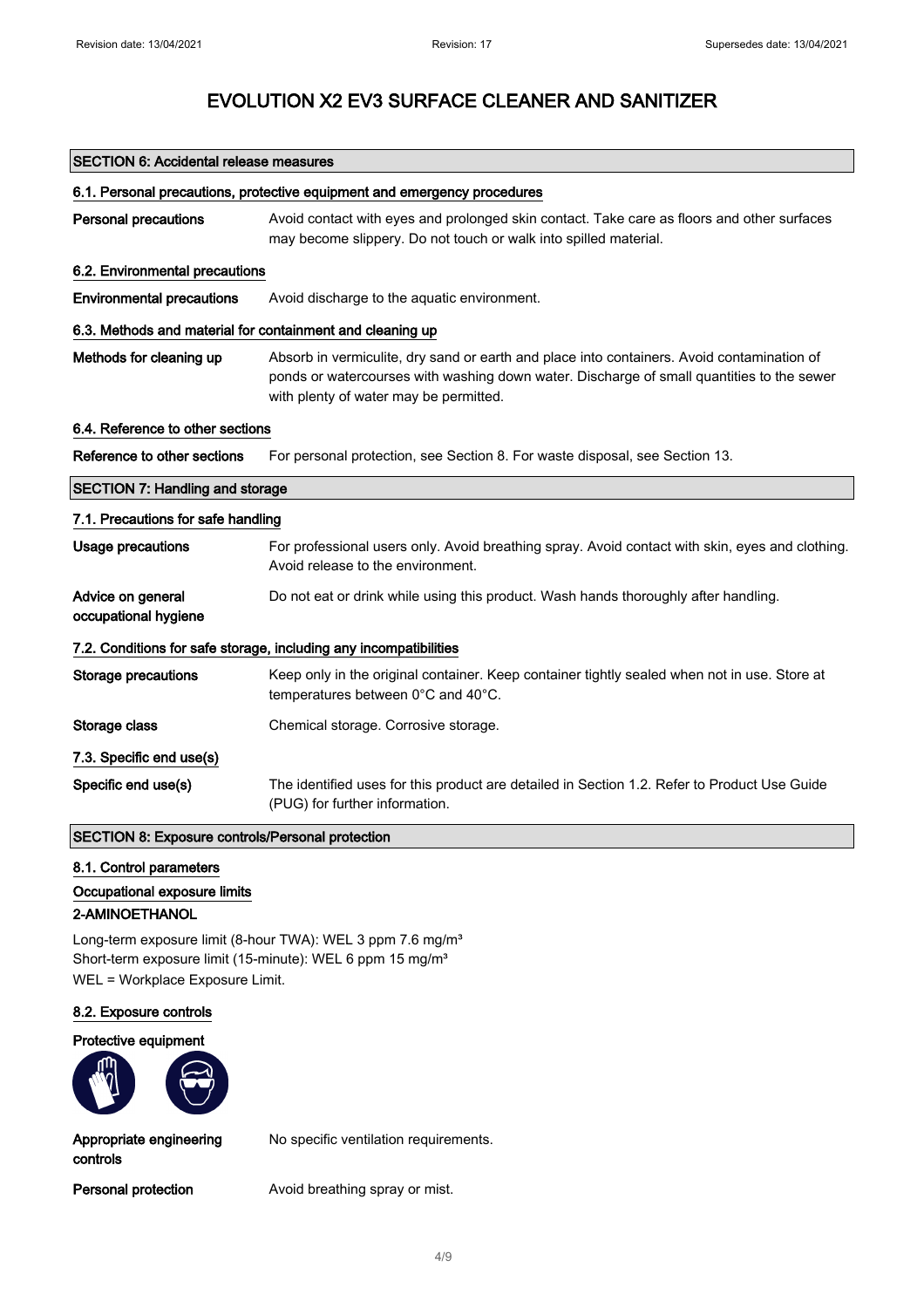| Eye/face protection           | No specific eye protection required during normal use. Eyewear complying with an approved<br>standard should be worn if a risk assessment indicates eye contact is possible.                                                                                                                                                                            |
|-------------------------------|---------------------------------------------------------------------------------------------------------------------------------------------------------------------------------------------------------------------------------------------------------------------------------------------------------------------------------------------------------|
| Hand protection               | It is recommended that chemical-resistant, impervious gloves are worn. Wear protective<br>gloves made of the following material: Rubber (natural, latex). Nitrile rubber. Wear protective<br>gauntlets made of the following material: Polyvinyl chloride (PVC). To protect hands from<br>chemicals, gloves should comply with European Standard EN374. |
| Hygiene measures              | Wash contaminated skin thoroughly after handling.                                                                                                                                                                                                                                                                                                       |
| <b>Respiratory protection</b> | No specific requirements are anticipated under normal conditions of use. Respiratory<br>protection may be required if excessive airborne contamination occurs.                                                                                                                                                                                          |

#### SECTION 9: Physical and chemical properties

| 9.1. Information on basic physical and chemical properties |                                                                                   |  |
|------------------------------------------------------------|-----------------------------------------------------------------------------------|--|
| Appearance                                                 | Clear liquid.                                                                     |  |
| Colour                                                     | Red.                                                                              |  |
| Odour                                                      | Odourless.                                                                        |  |
| pH                                                         | pH (concentrated solution): 11.8                                                  |  |
| Initial boiling point and range                            | $100^{\circ}$ C                                                                   |  |
| Flash point                                                | Not applicable.                                                                   |  |
| <b>Relative density</b>                                    | $~1.03$ @ 20°C                                                                    |  |
| Solubility(ies)                                            | Soluble in water.                                                                 |  |
| Auto-ignition temperature                                  | Not applicable.                                                                   |  |
| <b>Decomposition Temperature</b>                           | Not determined.                                                                   |  |
| <b>Viscosity</b>                                           | Non-viscous.                                                                      |  |
| <b>Explosive properties</b>                                | Not applicable.                                                                   |  |
| <b>Oxidising properties</b>                                | Does not meet the criteria for classification as oxidising.                       |  |
| 9.2. Other information                                     |                                                                                   |  |
| Refractive index                                           | ~18.2                                                                             |  |
| Volatile organic compound                                  | This product contains a maximum VOC content of <1 %.                              |  |
| <b>SECTION 10: Stability and reactivity</b>                |                                                                                   |  |
| 10.1. Reactivity                                           |                                                                                   |  |
| Reactivity                                                 | There are no known reactivity hazards associated with this product.               |  |
| 10.2. Chemical stability                                   |                                                                                   |  |
| <b>Stability</b>                                           | Stable at normal ambient temperatures and when used as recommended.               |  |
| 10.3. Possibility of hazardous reactions                   |                                                                                   |  |
| Possibility of hazardous<br>reactions                      | No potentially hazardous reactions known.                                         |  |
| 10.4. Conditions to avoid                                  |                                                                                   |  |
| Conditions to avoid                                        | There are no known conditions that are likely to result in a hazardous situation. |  |
| 10.5. Incompatible materials                               |                                                                                   |  |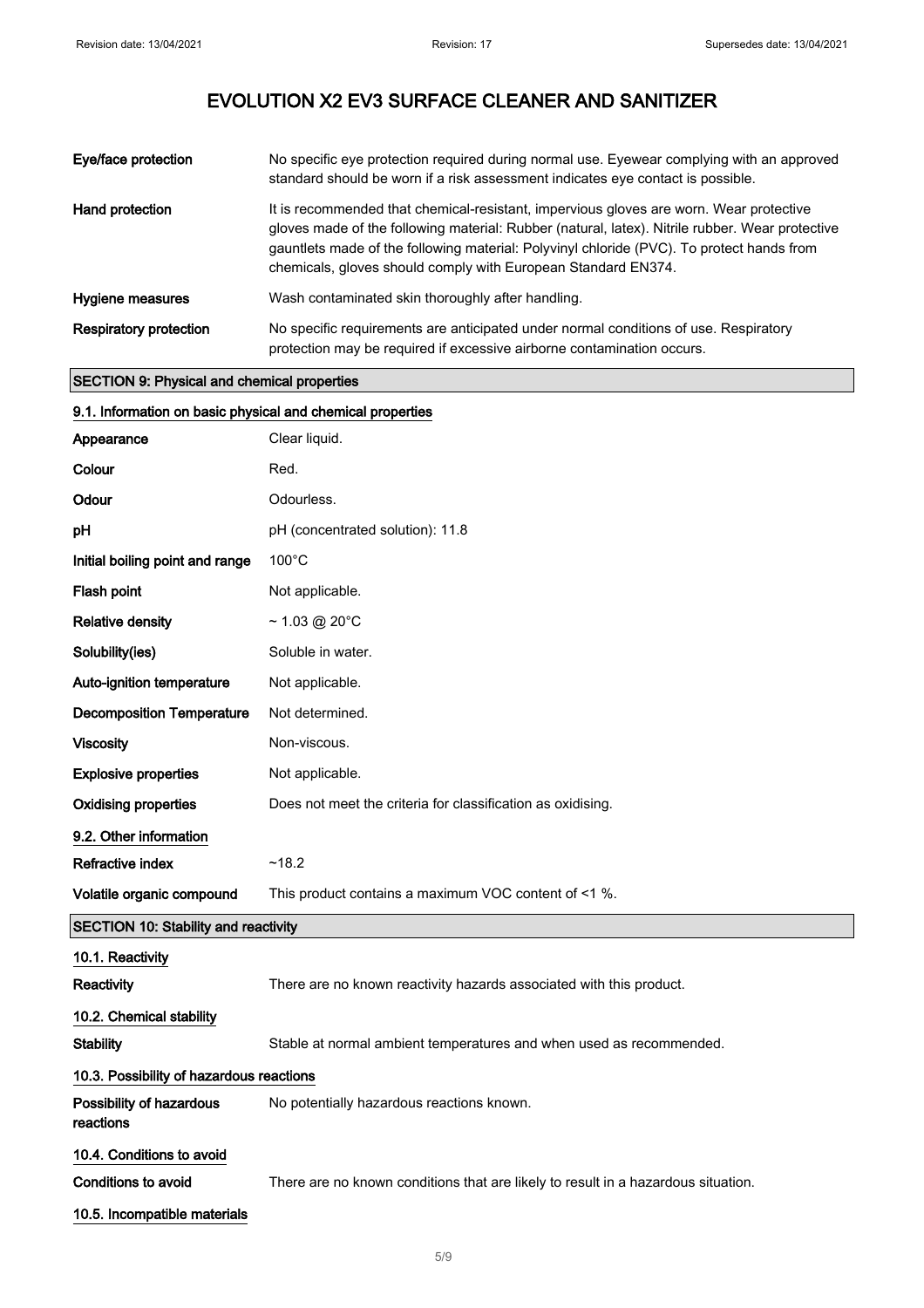| Materials to avoid                                                                        | Do not mix with other cleaning products.                                      |  |  |
|-------------------------------------------------------------------------------------------|-------------------------------------------------------------------------------|--|--|
| 10.6. Hazardous decomposition products                                                    |                                                                               |  |  |
| <b>Hazardous decomposition</b><br>products                                                | No known hazardous decomposition products.                                    |  |  |
| <b>SECTION 11: Toxicological information</b>                                              |                                                                               |  |  |
| 11.1. Information on toxicological effects                                                |                                                                               |  |  |
| <b>Toxicological effects</b>                                                              | Information given is based on data of the components and of similar products. |  |  |
| Acute toxicity - oral                                                                     |                                                                               |  |  |
| ATE oral (mg/kg)                                                                          | 3,759.4                                                                       |  |  |
| Acute toxicity - dermal                                                                   |                                                                               |  |  |
| ATE dermal (mg/kg)                                                                        | 22,222.22                                                                     |  |  |
| <b>Acute toxicity - inhalation</b>                                                        |                                                                               |  |  |
| ATE inhalation (gases ppm)                                                                | 90,909.09                                                                     |  |  |
| ATE inhalation (vapours mg/l)                                                             | 222.22                                                                        |  |  |
| <b>ATE inhalation (dusts/mists</b><br>mg/l)                                               | 30.3                                                                          |  |  |
| Skin corrosion/irritation                                                                 |                                                                               |  |  |
| Skin corrosion/irritation                                                                 | Causes severe burns.                                                          |  |  |
| Serious eye damage/irritation<br>Serious eye damage/irritation Causes serious eye damage. |                                                                               |  |  |
| Ingestion                                                                                 | May be harmful if swallowed.                                                  |  |  |
| <b>Medical considerations</b>                                                             | Pre-existing eye problems.                                                    |  |  |
| <b>SECTION 12: Ecological information</b>                                                 |                                                                               |  |  |
| Ecotoxicity                                                                               | Toxic to aquatic life with long lasting effects                               |  |  |
| 12.1. Toxicity                                                                            |                                                                               |  |  |
| <b>Toxicity</b>                                                                           | Very toxic to aquatic organisms.                                              |  |  |
| 12.2. Persistence and degradability                                                       |                                                                               |  |  |
| Persistence and degradability Moderately biodegradable.                                   |                                                                               |  |  |
| 12.3. Bioaccumulative potential                                                           |                                                                               |  |  |
| <b>Bioaccumulative potential</b>                                                          | The product does not contain any substances expected to be bioaccumulating.   |  |  |
| 12.4. Mobility in soil                                                                    |                                                                               |  |  |
| <b>Mobility</b>                                                                           | Soluble in water.                                                             |  |  |
| 12.5. Results of PBT and vPvB assessment                                                  |                                                                               |  |  |
| Results of PBT and vPvB<br>assessment                                                     | This product does not contain any substances classified as PBT or vPvB.       |  |  |
| 12.6. Other adverse effects                                                               |                                                                               |  |  |
| Other adverse effects                                                                     | Not applicable.                                                               |  |  |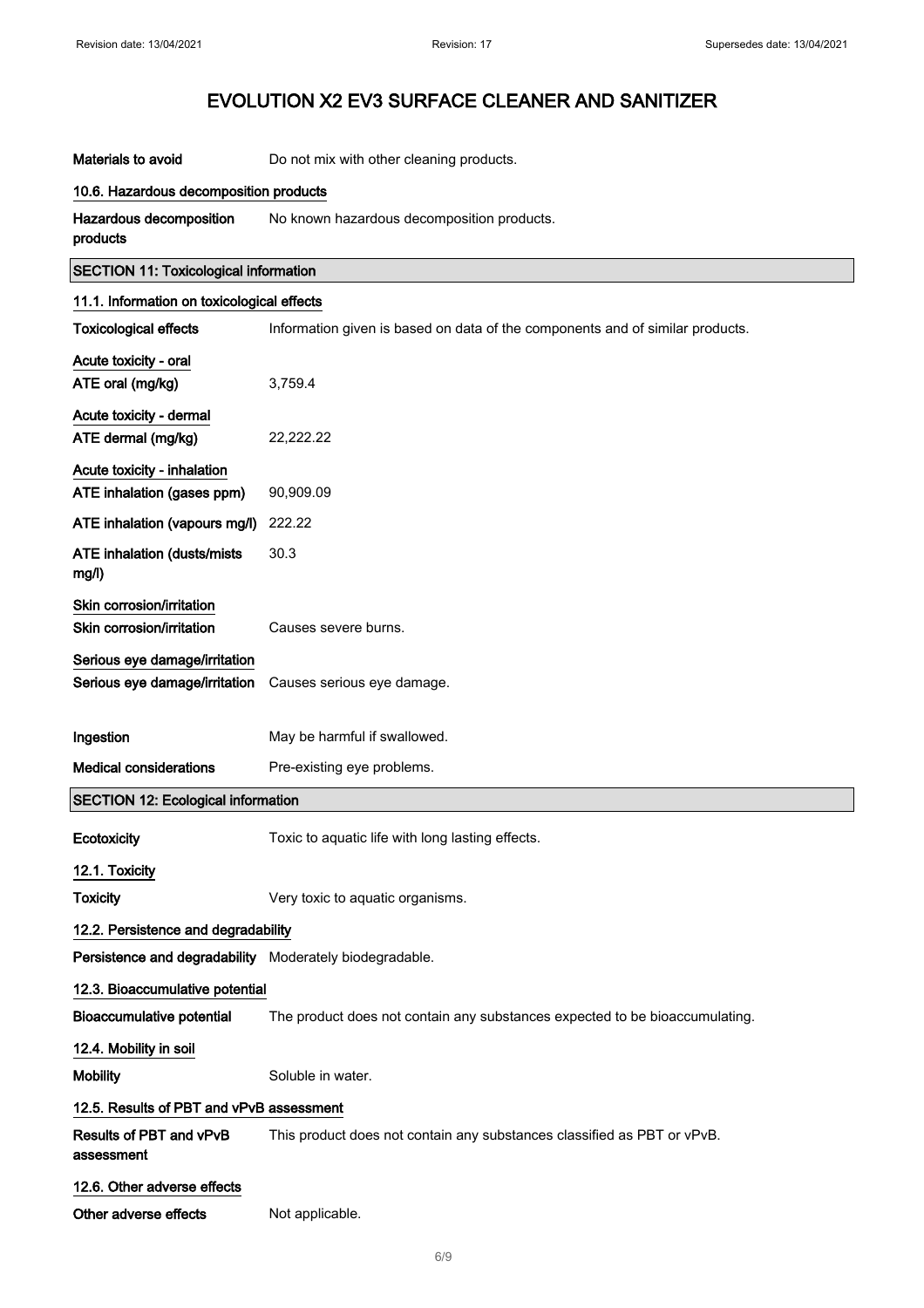| <b>SECTION 13: Disposal considerations</b> |                                                                                                                                       |  |  |
|--------------------------------------------|---------------------------------------------------------------------------------------------------------------------------------------|--|--|
| 13.1. Waste treatment methods              |                                                                                                                                       |  |  |
| <b>General information</b>                 | Dispose of surplus products and those that cannot be recycled via a licensed waste disposal<br>contractor.                            |  |  |
| <b>Disposal methods</b>                    | Dispose of waste to licensed waste disposal site in accordance with the requirements of the<br>local Waste Disposal Authority.        |  |  |
| <b>SECTION 14: Transport information</b>   |                                                                                                                                       |  |  |
| 14.1. UN number                            |                                                                                                                                       |  |  |
| UN No. (ADR/RID)                           | 1760                                                                                                                                  |  |  |
| UN No. (IMDG)                              | 1760                                                                                                                                  |  |  |
| UN No. (ICAO)                              | 1760                                                                                                                                  |  |  |
| UN No. (ADN)                               | 1760                                                                                                                                  |  |  |
| 14.2. UN proper shipping name              |                                                                                                                                       |  |  |
| Proper shipping name<br>(ADR/RID)          | CORROSIVE LIQUID, N.O.S. (QUATERNARY AMMONIUM COMPOUNDS, BENZYL (C12 -<br>C16) ALKYL DIMETHYL, CHLORIDES)                             |  |  |
|                                            | Proper shipping name (IMDG) CORROSIVE LIQUID, N.O.S. (QUATERNARY AMMONIUM COMPOUNDS, BENZYL (C12 -<br>C16) ALKYL DIMETHYL, CHLORIDES) |  |  |
|                                            | Proper shipping name (ICAO) CORROSIVE LIQUID, N.O.S. (QUATERNARY AMMONIUM COMPOUNDS, BENZYL (C12 -<br>C16) ALKYL DIMETHYL, CHLORIDES) |  |  |
| Proper shipping name (ADN)                 | CORROSIVE LIQUID, N.O.S. (QUATERNARY AMMONIUM COMPOUNDS, BENZYL (C12 -<br>C16) ALKYL DIMETHYL, CHLORIDES)                             |  |  |
| 14.3. Transport hazard class(es)           |                                                                                                                                       |  |  |
| <b>ADR/RID class</b>                       | 8                                                                                                                                     |  |  |
| <b>ADR/RID classification code</b>         | C9                                                                                                                                    |  |  |
| <b>ADR/RID label</b>                       | 8                                                                                                                                     |  |  |
| <b>IMDG class</b>                          | 8                                                                                                                                     |  |  |
| ICAO class/division                        | 8                                                                                                                                     |  |  |
| <b>ADN class</b>                           | 8                                                                                                                                     |  |  |

Transport labels



- 14.4. Packing group ADR/RID packing group III IMDG packing group III ICAO packing group III ADN packing group III
- 14.5. Environmental hazards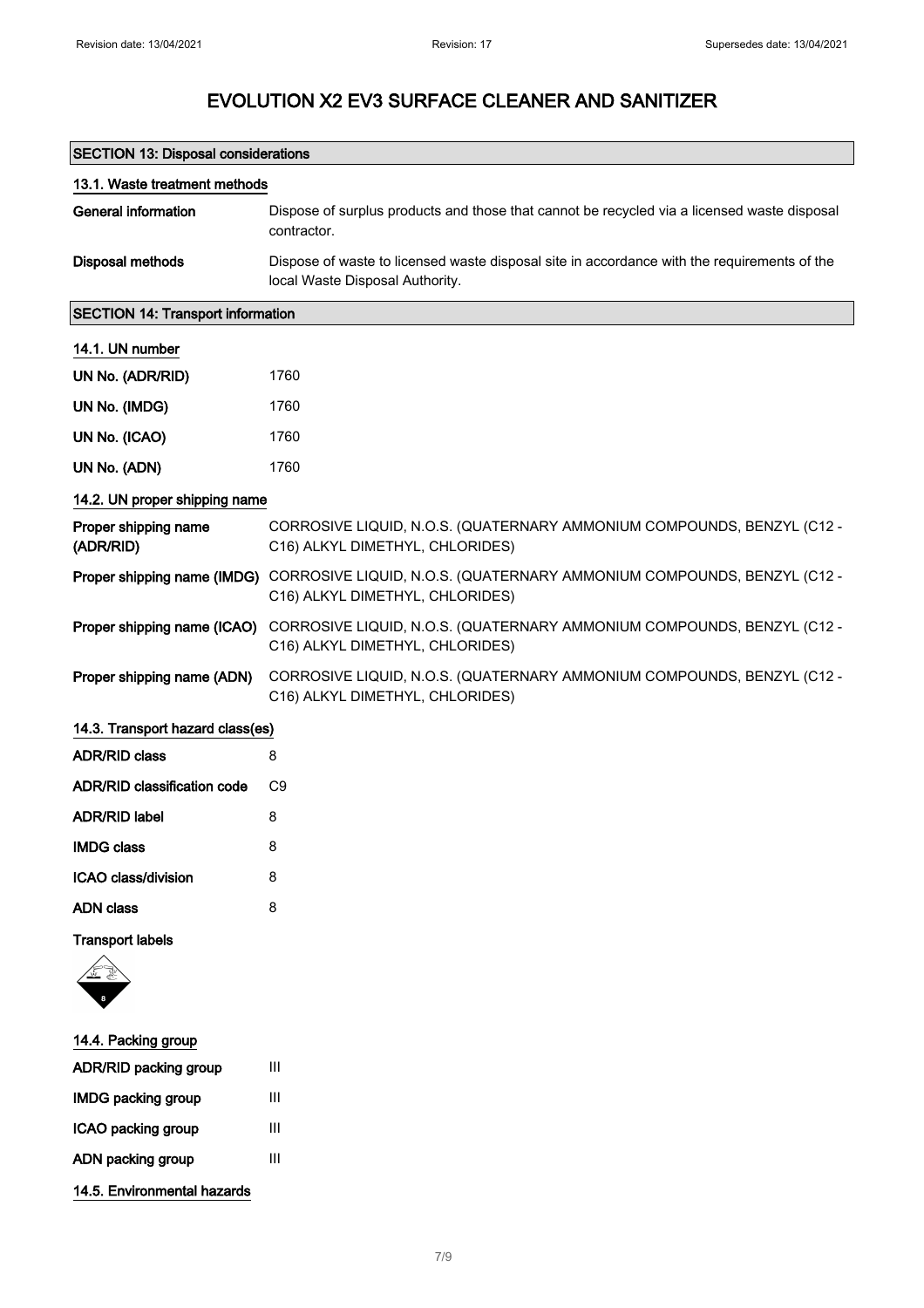#### Environmentally hazardous substance/marine pollutant



14.6. Special precautions for user

| EmS                                              | $F-A. S-B$ |
|--------------------------------------------------|------------|
| ADR transport category                           | 3          |
| <b>Emergency Action Code</b>                     | 2X         |
| <b>Hazard Identification Number</b><br>(ADR/RID) | 80         |

Tunnel restriction code (E)

#### 14.7. Transport in bulk according to Annex II of MARPOL and the IBC Code

#### Transport in bulk according to Not applicable. Annex II of MARPOL 73/78 and the IBC Code

#### SECTION 15: Regulatory information

|                       | 15.1. Safety, health and environmental regulations/legislation specific for the substance or mixture                                                                                                                                                                                                                                                                                                                                                                                                                                                                                                                                                                                                                                                                                                                                                |
|-----------------------|-----------------------------------------------------------------------------------------------------------------------------------------------------------------------------------------------------------------------------------------------------------------------------------------------------------------------------------------------------------------------------------------------------------------------------------------------------------------------------------------------------------------------------------------------------------------------------------------------------------------------------------------------------------------------------------------------------------------------------------------------------------------------------------------------------------------------------------------------------|
| <b>EU</b> legislation | Regulation (EC) No 1907/2006 of the European Parliament and of the Council of 18<br>December 2006 concerning the Registration, Evaluation, Authorisation and Restriction of<br>Chemicals (REACH) (as amended).<br>Regulation (EC) No 1272/2008 of the European Parliament and of the Council of 16<br>December 2008 on classification, labelling and packaging of substances and mixtures (as<br>amended).<br>Regulation (EC) No 648/2004 of the European Parliament and of the Council of 31 March<br>2004 on detergents (as amended).<br>Commission Directive 2000/39/EC of 8 June 2000 establishing a first list of indicative<br>occupational exposure limit values in implementation of Council Directive 98/24/EC on the<br>protection of the health and safety of workers from the risks related to chemical agents at<br>work (as amended). |
| Guidance              | EH40/2005 Workplace exposure limits<br>Containing the list of workplace exposure limits for use with the Control of Substances<br>Hazardous to Health Regulations 2002 (as amended)<br><b>Health and Safety Executive</b>                                                                                                                                                                                                                                                                                                                                                                                                                                                                                                                                                                                                                           |

#### 15.2. Chemical safety assessment

A chemical safety assessment has been carried out.

# SECTION 16: Other information **Issued by Regulatory Chemist**

| <b>Revision date</b> | 13/04/2021 |
|----------------------|------------|
| Revision             | 17         |
| Supersedes date      | 13/04/2021 |
| SDS number           | 20676      |